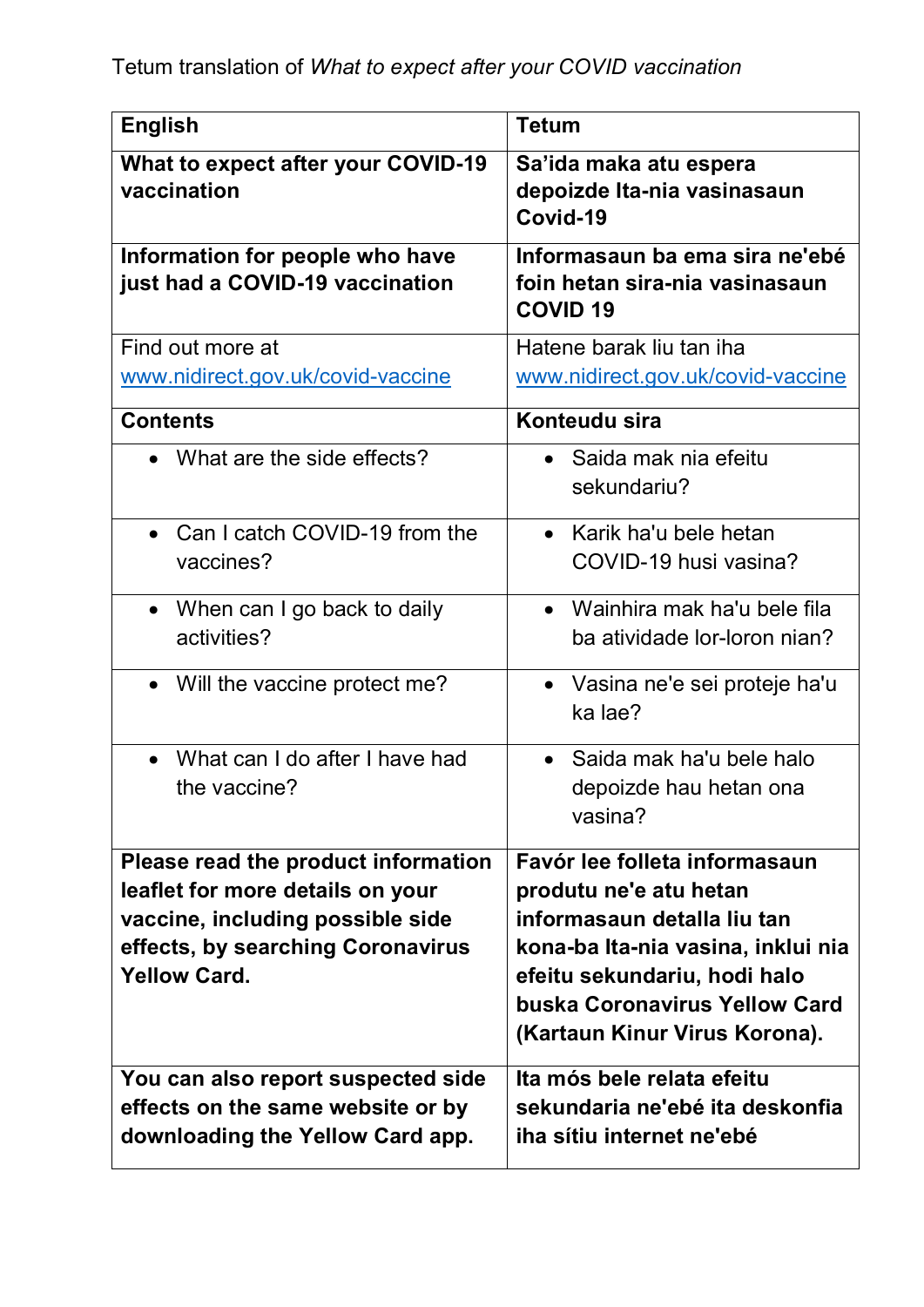|                                                  | hanesan ka hodi download                              |
|--------------------------------------------------|-------------------------------------------------------|
|                                                  | aplikasaun Yellow Card.                               |
| https://coronavirus-                             | https://coronavirus-                                  |
| yellowcard.mhra.gov.uk                           | yellowcard.mhra.gov.uk                                |
| People who are most at risk from                 | Ema sira ne'ebé risku liu atu                         |
| the complications of coronavirus                 | hetan komplikasaun husi                               |
| (COVID-19) are being offered the                 | COVID-19, sei hetan oferese atu                       |
| <b>COVID-19 vaccination. This leaflet</b>        | simu vasinasaun COVID-19.                             |
| tells you what to expect after you               | Folleta ida ne'e informa ba Ita                       |
| have had your primary or booster<br>vaccination. | sa'ida maka Ita bele espera<br>depoizde hetan Ita-nia |
|                                                  | vasinasaun.                                           |
|                                                  |                                                       |
| What are the side effects?                       | Saida mak efeitu sekundariu<br>sira?                  |
| Like all medicines, vaccines can cause           | Hanesan mos ai-moruk selu-seluk,                      |
| side effects. Most of these are mild and         | vasina bele kauza efeitu                              |
| short-term, and not everyone gets                | sekundariu. Barak liu mak kmaan                       |
| them. The very common side effects               | deit no iha tempu badak, no la'os                     |
| are the same and should still only last          | ema hotu hetan ida ne'e. Efeitu                       |
| a day or two.                                    | sekundariu baibain ne'e hanesan                       |
|                                                  | hotu no tenke para ona iha loron<br>ida ka rua.       |
|                                                  |                                                       |
| Very common side effects in the first            | Efeitu sekundariu ne'ebé baibain                      |
| day or two include:                              | liu iha loron dahuluk ka daruak                       |
|                                                  | inklui:                                               |
| having a painful, heavy feeling<br>$\bullet$     | • Ita nia liman ne'ebé hetan                          |
| and tenderness in the arm where                  | sona sei moras, todan no                              |
| you had your injection                           | mamar                                                 |
| feeling tired                                    | • sente kolen                                         |
| headache, aches and chills                       | ulun moras, isin-moras no<br>isin malirin             |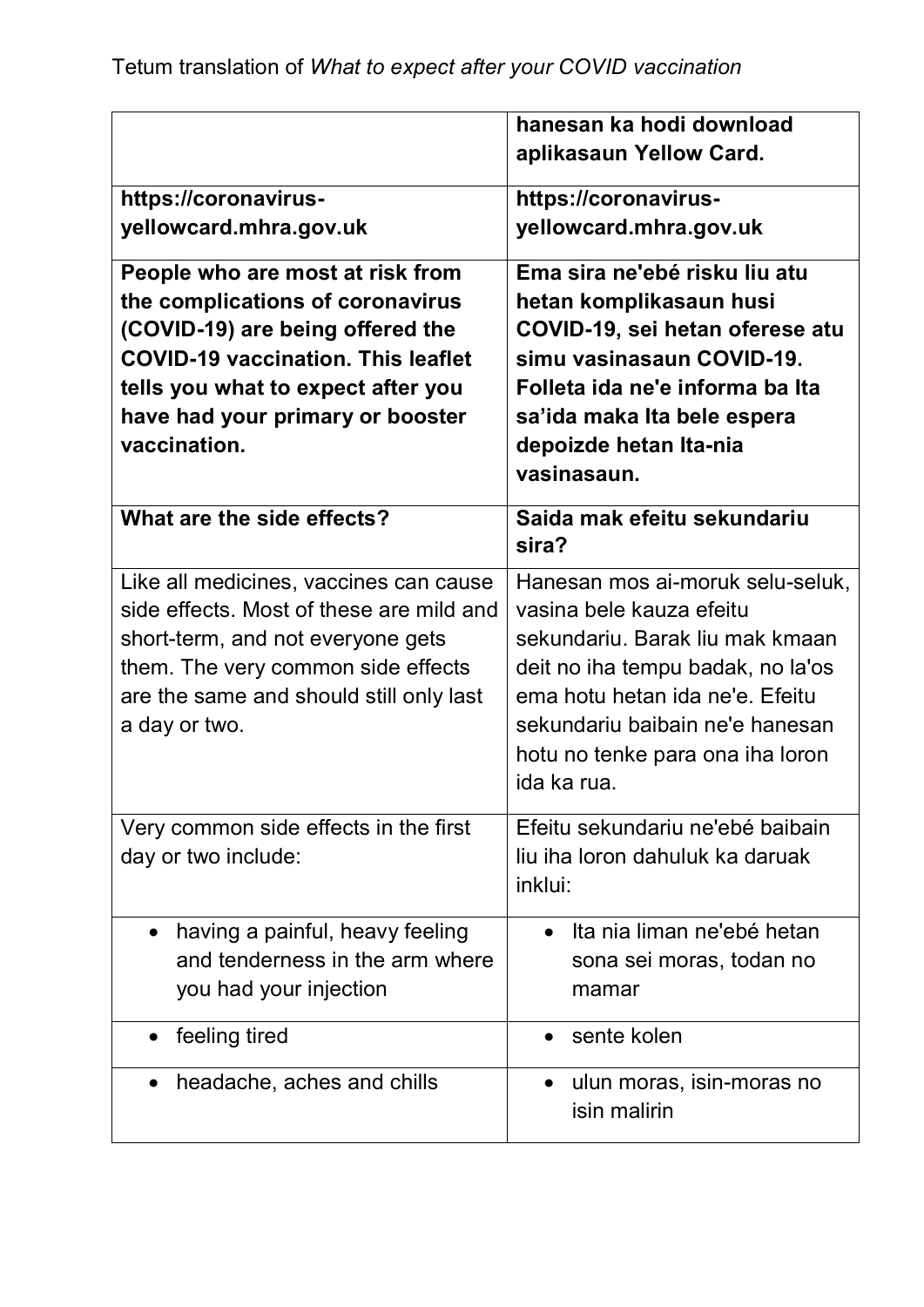## Tetum translation of *What to expect after your COVID vaccination*

| You may also have flu like symptoms<br>with episodes of shivering and shaking<br>for a day or two. However, a high<br>temperature* could also indicate that<br>you have COVID-19 or another<br>infection. You can rest and take the<br>normal dose of paracetamol (follow the<br>advice in the packaging) to help make<br>you feel better. | Ita mós bele sente hanesan gripe<br>ho epizodu bee-doko no isin<br>nakdedar ba loron ida ka rua.<br>Maske nune'e, isin manas bele<br>indika katak Ita hetan COVID-19<br>ka infesaun seluk. Ita bele<br>deskansa no bele hemu ai-moruk<br>paracetamol ho doze baibain (tuir<br>orientasaun iha nia falun) atu halo<br>Ita sente di'ak.                                                                   |
|--------------------------------------------------------------------------------------------------------------------------------------------------------------------------------------------------------------------------------------------------------------------------------------------------------------------------------------------|---------------------------------------------------------------------------------------------------------------------------------------------------------------------------------------------------------------------------------------------------------------------------------------------------------------------------------------------------------------------------------------------------------|
| *If you are on chemotherapy and have<br>a high temperature, contact your local<br>cancer care unit.                                                                                                                                                                                                                                        | *Se Ita hala'o hela kimioterapia no<br>sente isin manas, kontaktu Ita-nia<br>unidade kuidadu moras-kankru<br>lokál nian.                                                                                                                                                                                                                                                                                |
| An uncommon side effect is swollen<br>glands in the armpit or neck on the<br>same side as the arm where you had<br>the vaccine. This can last for around<br>10 days, but if it lasts longer see your<br>doctor. If you are due for a<br>mammogram in the few weeks after<br>the vaccine, then you should mention<br>that when you attend.  | Efeitu sekundariu ne'ebé la'os<br>baibain mak kuandu bubu iha<br>glándula iha kalilin ka iha kakorok<br>sorin ne'ebé hanesan ho liman<br>ne'ebé hetan vasina. Ida ne'e bele<br>to'o loron 10, se karik kle'ur liu ida<br>ne'e entaun tenke ba konsulta iha<br>dotor. Se Ita atu hala'o<br>mamografia iha semana balun<br>depoizde vasina, entaun Ita tenke<br>mensiona ida ne'e wainhira Ita<br>atende. |
| What should I do if I am concerned<br>about my symptoms?                                                                                                                                                                                                                                                                                   | Saida mak ha'u tenke halo se<br>ha'u preokupa kona-ba ha'u nia<br>sintoma sira?                                                                                                                                                                                                                                                                                                                         |
| These symptoms normally last less<br>than a week. If your symptoms seem to<br>get worse or if you are concerned, call<br>your GP or Out of Hours service. If you<br>do seek advice from a doctor or nurse,<br>make sure you tell them about your                                                                                           | Sintoma sira ne'e baibain iha la<br>to'o semana ida. Sé Ita-nia<br>sintomas ne'e aumenta aat ka sé<br>Ita preokupa, Ita ka Ita-nia inan-<br>aman bele telefone ba Ita-nia GP<br>ka servisu Out of Hours nian. Se                                                                                                                                                                                        |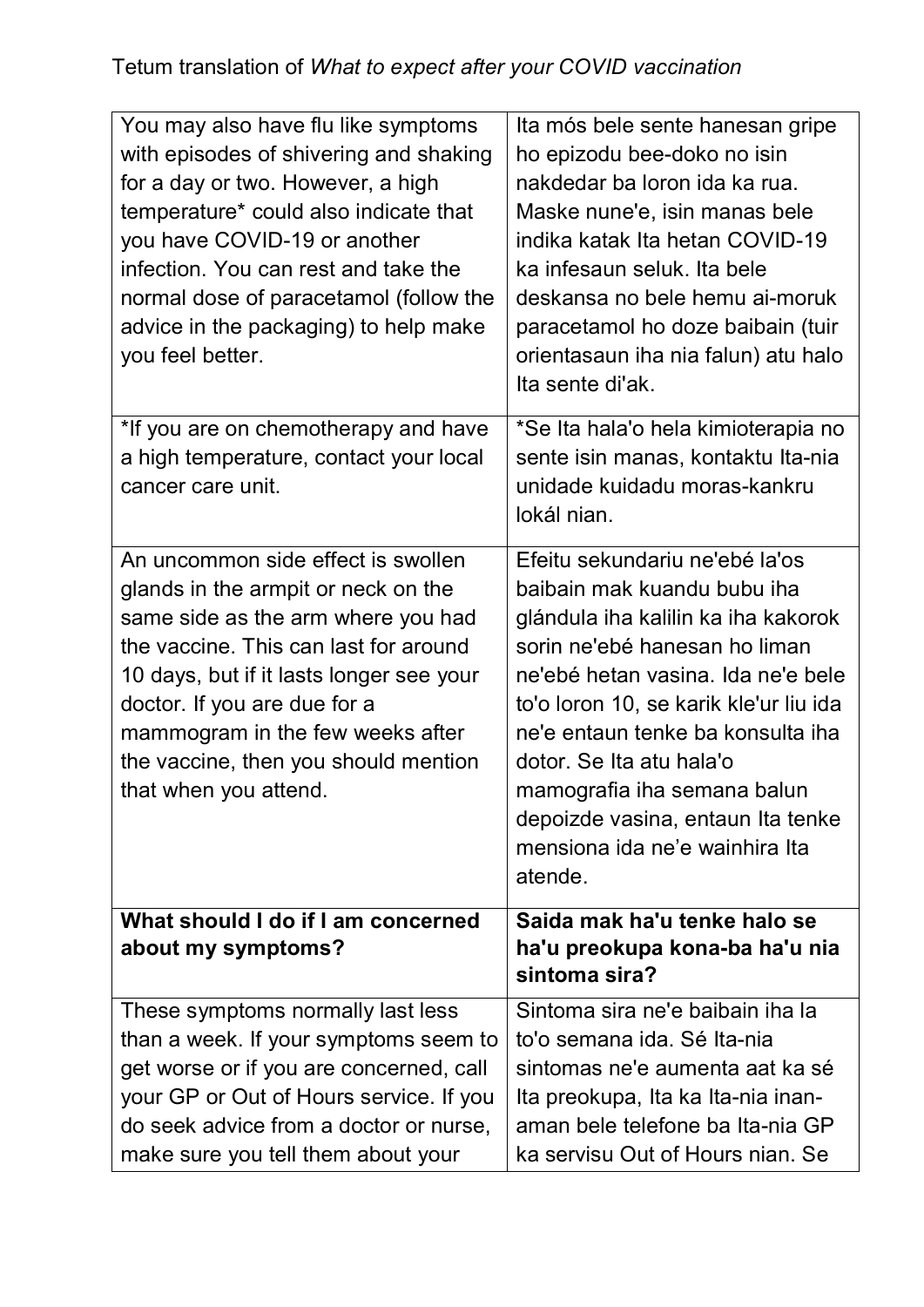| vaccination (show them the vaccination        | Ita buka sujestaun husi dotór ida   |
|-----------------------------------------------|-------------------------------------|
| card – keep your card safe) so that           | ka enfermeiru ida, asegura katak    |
| they can assess you properly. You can         | Ita dehan ba sira kona-ba Ita-nia   |
| also report suspected side effects of         | vasinasaun (hatudu kartaun          |
| vaccines and medicines through the            | vasinasaun ba sira) atu sira bele   |
| Yellow Card scheme. You can do this           | ezamina Ita loloos. Ita mós bele    |
| online by searching Coronavirus               | relata efeitu sekundaria ne'ebé ita |
| Yellow Card or by downloading the             | deskonfia iha husi vasina ne'e ka   |
| Yellow Card app.                              | husi ai-moruk sira liu husi rejime  |
|                                               | iha sítiu internet ne'ebé hanesan   |
|                                               | ka hodi download aplikasaun         |
|                                               | Yellow Card. Ita bele halo ida ne'e |
|                                               | online hodi buska "Coronavirus      |
|                                               | Yellow Card" (Kartaun Kinur Virus   |
|                                               | Korona) ka hodi download            |
|                                               | aplikasaun Yellow Card (favor       |
|                                               | haree or by downloading the         |
|                                               | Yellow Card app (favór haree        |
|                                               | pájina 2).                          |
|                                               |                                     |
| https://coronavirus-                          | https://coronavirus-                |
| yellowcard.mhra.gov.uk                        | yellowcard.mhra.gov.uk              |
|                                               | Iha efeitu sekundariu seluk         |
| Are there other more serious side<br>effects? | maka todan tebes ka lae?            |
| There have been reports of an                 | Foin lalais ne'e iha ona relatóriu  |
| extremely rare condition involving            | kona-ba kondisaun raru tebes        |
| blood clots and unusual bleeding after        | ne'ebé envolve raan isin no raan    |
| the AstraZeneca and Janssen                   | sai la hanesan babain depoizde      |
| vaccines. Because of the high risk of         | simu ona vasina AstraZeneca no      |
| complications and death from COVID-           | vasina Janssen. Tanba ho risku      |
| 19, the Medicines and Healthcare              | aas hanesan halo komplikasaun       |
| products Regulatory Agency (MHRA),            | no mate tanba COVID-19,             |
| the World Health Organisation and the         | Entidade Regulatóriu no produtu     |
| European Medicines Agency have                | Medisina Tratamentu Saúde           |
| concluded that the balance is very            | (MHRA), Organizasaun Saúde          |
| much in favour of vaccination.                | Mundial no Entidade Medisina        |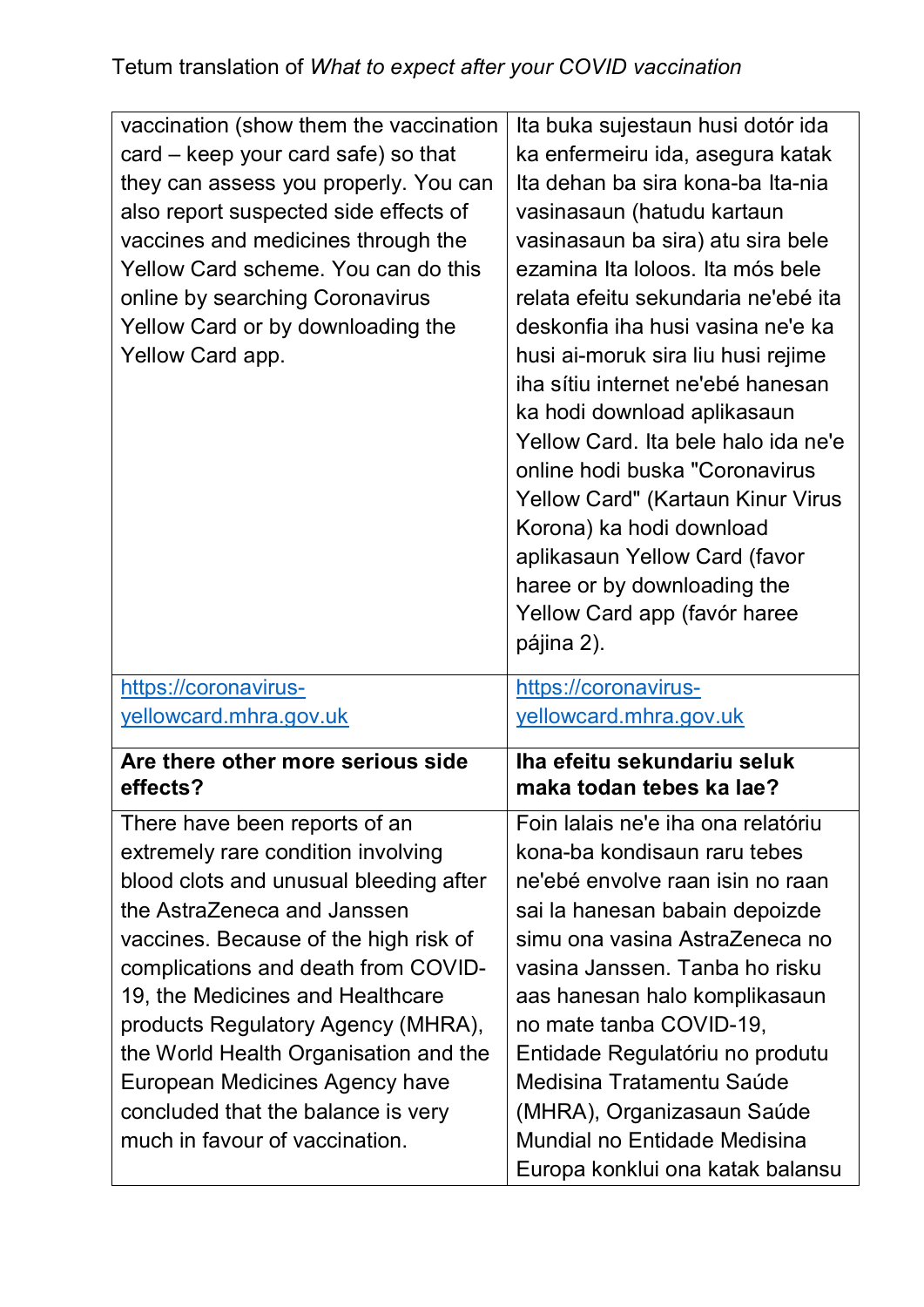|                                                                                                                                                                                                       | sei apoiu tebes ba vasinasaun<br>ne'e.                                                                                                                                                                              |
|-------------------------------------------------------------------------------------------------------------------------------------------------------------------------------------------------------|---------------------------------------------------------------------------------------------------------------------------------------------------------------------------------------------------------------------|
| If you experience any of the<br>following from more than 4 days<br>and within 28 days after vaccination<br>you should seek medical advice<br>urgently from your GP or<br><b>Emergency Department.</b> | Se Ita esperiénsia buat hirak<br>tuirmai ne'e ida durante loron 4<br>ka liu no iha loron 28 nia laran<br>depoizde vasinasaun Ita tenke<br>buka asisténsia médiku kedas<br>husi Ita-nia GP ka Servisu<br>Emerjénsia. |
| a new, severe headache which is<br>$\bullet$<br>not helped by usual painkillers or<br>is getting worse                                                                                                | • komesa ulun moras maka'as<br>ne'ebé labele kura ho ai-<br>moruk hatún moras baibain<br>nian ka moras ne'e sai pior<br>liu tan.                                                                                    |
| an unusual headache which                                                                                                                                                                             | · ulun moras ne'ebé oinseluk                                                                                                                                                                                        |
| seems worse when lying down or                                                                                                                                                                        | ne'ebé mak sai pior wainhira                                                                                                                                                                                        |
| bending over or may be                                                                                                                                                                                | toba tún ka hakru'uk ka bele                                                                                                                                                                                        |
| accompanied by                                                                                                                                                                                        | mós akompaña ho                                                                                                                                                                                                     |
| - blurred vision, nausea and                                                                                                                                                                          | - haree la moos, laran                                                                                                                                                                                              |
| vomiting                                                                                                                                                                                              | sa'e no muta                                                                                                                                                                                                        |
| - difficulty with your speech                                                                                                                                                                         | - susar atu ko'alia sai,                                                                                                                                                                                            |
| weakness, drowsiness or                                                                                                                                                                               | - sente fraku, dukur ka                                                                                                                                                                                             |
| seizures                                                                                                                                                                                              | hetan epilepsia                                                                                                                                                                                                     |
| new, unexplained pinprick<br>$\bullet$<br>bruising or bleeding                                                                                                                                        | komesa iha raan metan iha<br>$\bullet$<br>kulit hanesan baku fatin la<br>ho razaun ruma.                                                                                                                            |
| shortness of breath, chest pain,                                                                                                                                                                      | • iis badak, hirus-matan                                                                                                                                                                                            |
| leg swelling or persistent                                                                                                                                                                            | moras, ain bubu ka kabun-                                                                                                                                                                                           |
| abdominal pain                                                                                                                                                                                        | moras beibeik                                                                                                                                                                                                       |
| Worldwide, rare cases of inflammation                                                                                                                                                                 | Iha mundu tomak, kazu raru kona-                                                                                                                                                                                    |
| of the heart called myocarditis or                                                                                                                                                                    | ba bubu-fuan ne'ebé bolu ho                                                                                                                                                                                         |
| pericarditis have been reported after                                                                                                                                                                 | miokardite ka perikardite maka                                                                                                                                                                                      |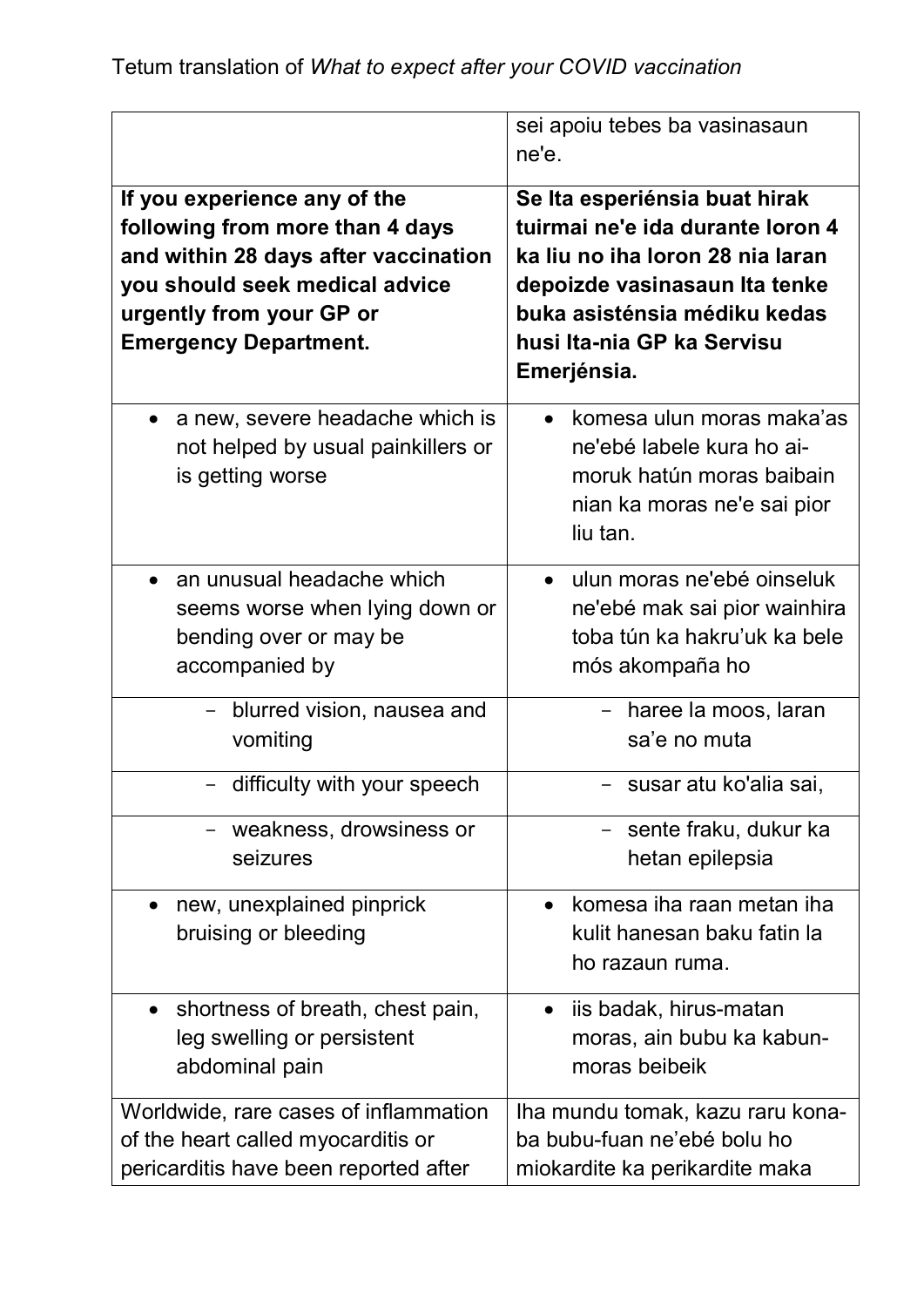| Pfizer and Moderna COVID-19<br>vaccines.                                                                                                                                                 | reporta ona mosu depoizde simu<br>ona vasina Pfizer no vasina<br>Moderna COVID-19.                                                                                                                                                                               |
|------------------------------------------------------------------------------------------------------------------------------------------------------------------------------------------|------------------------------------------------------------------------------------------------------------------------------------------------------------------------------------------------------------------------------------------------------------------|
| These cases have been seen mostly in<br>younger men within several days after<br>vaccination. Most of these people<br>recovered and felt better following rest<br>and simple treatments. | Kazu hirak maka mosu ona liuliu<br>ba mane joven sira ne'ebé<br>akontese deit iha loron hirak<br>depoizde simu ona vasinasaun.<br>Balun husi ema hirak ne'e<br>rekupera lalai no sente diak liu<br>depoizde sira ba deskansa no<br>simu tratamentu simples deit. |
| You should seek medical advice<br>urgently if you experience:                                                                                                                            | Ita tenke ba buka tratamentu<br>mediku kedas sekuandu Ita<br>esperiénsia:                                                                                                                                                                                        |
| chest pain                                                                                                                                                                               | hirus-matan sente moras                                                                                                                                                                                                                                          |
| shortness of breath                                                                                                                                                                      | iis badak                                                                                                                                                                                                                                                        |
| feelings of having a fast-beating,<br>$\bullet$<br>fluttering, or pounding heart                                                                                                         | • fuan sente hanesan tuku-<br>tuku makaas,                                                                                                                                                                                                                       |
| Can I catch COVID-19 from the<br>vaccines?                                                                                                                                               | Karik ha'u bele hetan COVID-19<br>husi vasina?                                                                                                                                                                                                                   |
| You cannot catch COVID-19 from the<br>vaccine but it is possible to have<br>caught COVID-19 and not realise you<br>have the symptoms until after your<br>vaccination appointment.        | Ita labele hetan COVID-19 husi<br>vasina maibé iha posibilidade<br>katak Ita hetan ona COVID-19<br>maibé la hatene se Ita iha sintoma<br>até depoizde ita-nia loron<br>vasinasaun nian.                                                                          |
| Although a fever can occur within a<br>day or two of vaccination, if you have<br>any other COVID-19 symptoms or your<br>fever lasts longer, stay at home and<br>arrange to have a test.  | Maske isin manas bele akontese<br>iha loron ida ka rua nia laran<br>depoizde vasinasaun, se Ita hetan<br>sintoma COVID-19 seluk ka se Ita-<br>nia isin manas kleur liu, entaun                                                                                   |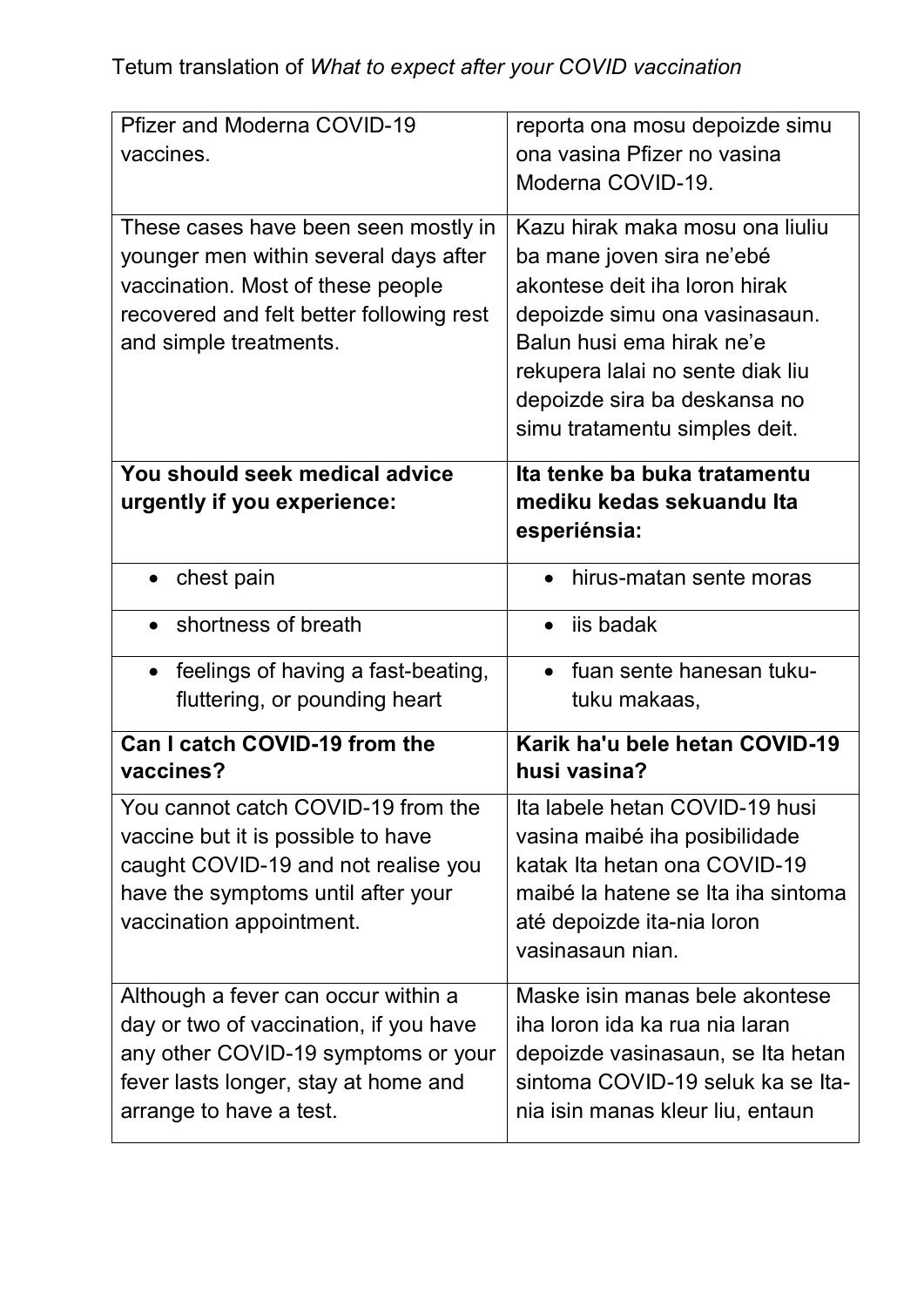|                                                                                                                                                                                                                                                                                                                                                                                                                                             | hela iha uma no aranja atu halo<br>teste.                                                                                                                                                                                                                                                                                                                                                                                                                                         |
|---------------------------------------------------------------------------------------------------------------------------------------------------------------------------------------------------------------------------------------------------------------------------------------------------------------------------------------------------------------------------------------------------------------------------------------------|-----------------------------------------------------------------------------------------------------------------------------------------------------------------------------------------------------------------------------------------------------------------------------------------------------------------------------------------------------------------------------------------------------------------------------------------------------------------------------------|
| When can I go back to daily<br>activities?                                                                                                                                                                                                                                                                                                                                                                                                  | Wainhira mak ha'u bele fila ba<br>atividade lor-loron nian?                                                                                                                                                                                                                                                                                                                                                                                                                       |
| You should be able to resume activities<br>that are normal for you as long as you<br>feel well. If your arm is particularly<br>sore, you may find heavy lifting difficult.<br>If you feel unwell or very tired you<br>should rest and avoid operating<br>machinery or driving.                                                                                                                                                              | Ita bele hala'o Ita-nia atividade<br>ne'ebé baibain Ita halo kuandu Ita<br>sente di'ak hela. Se Ita-nia liman<br>mak moras, karik difisil ba Ita atu<br>foti sasan ne'ebé todan. Se Ita<br>sente moras ka kole liu entaun Ita<br>tenke deskansa no evita uza<br>makina sira ka lori kareta.                                                                                                                                                                                       |
| Will the vaccine protect me?                                                                                                                                                                                                                                                                                                                                                                                                                | Vasina ne'e sei proteje ha'u ka<br>lae?                                                                                                                                                                                                                                                                                                                                                                                                                                           |
| The COVID-19 vaccines that you have<br>had have been shown to reduce the<br>chance of you suffering from COVID-<br>19 disease.                                                                                                                                                                                                                                                                                                              | Vasina COVID-19 ne'ebé Ita simu,<br>hatudu ona katak nia bele hatún<br>posibilidade atu Ita sofre husi<br>moras COVID-19.                                                                                                                                                                                                                                                                                                                                                         |
| It may take a few weeks from the first<br>dose for your body to build up<br>protection. Your body should respond<br>more quickly (after a few days) after<br>any additional doses. Like all<br>medicines, no vaccine is completely<br>effective, so you should continue to<br>take recommended precautions to<br>avoid infection. Some people may still<br>get COVID-19 despite having a<br>vaccination, but this should be less<br>severe. | Presiza semana balun para Ita-nia<br>isin dezenvolve protesaun ruma<br>husi vasina ne'e. Ita-nia isin tenke<br>responde lalais (depoizde loron<br>hirak liu ba) depoizde simu doze<br>adisaun ruma. Hanesan mós ai-<br>moruk sira seluk, laiha vasine<br>ne'ebé kompletamente efetivu, tan<br>ne'e Ita tenke kontinua kuidadu<br>tuir orientasaun sira atu evita<br>infesaun. Ema balun sei bele<br>hetan COVID-19 maske hetan ona<br>vasinasaun, maibé ida ne'e sei la<br>grave. |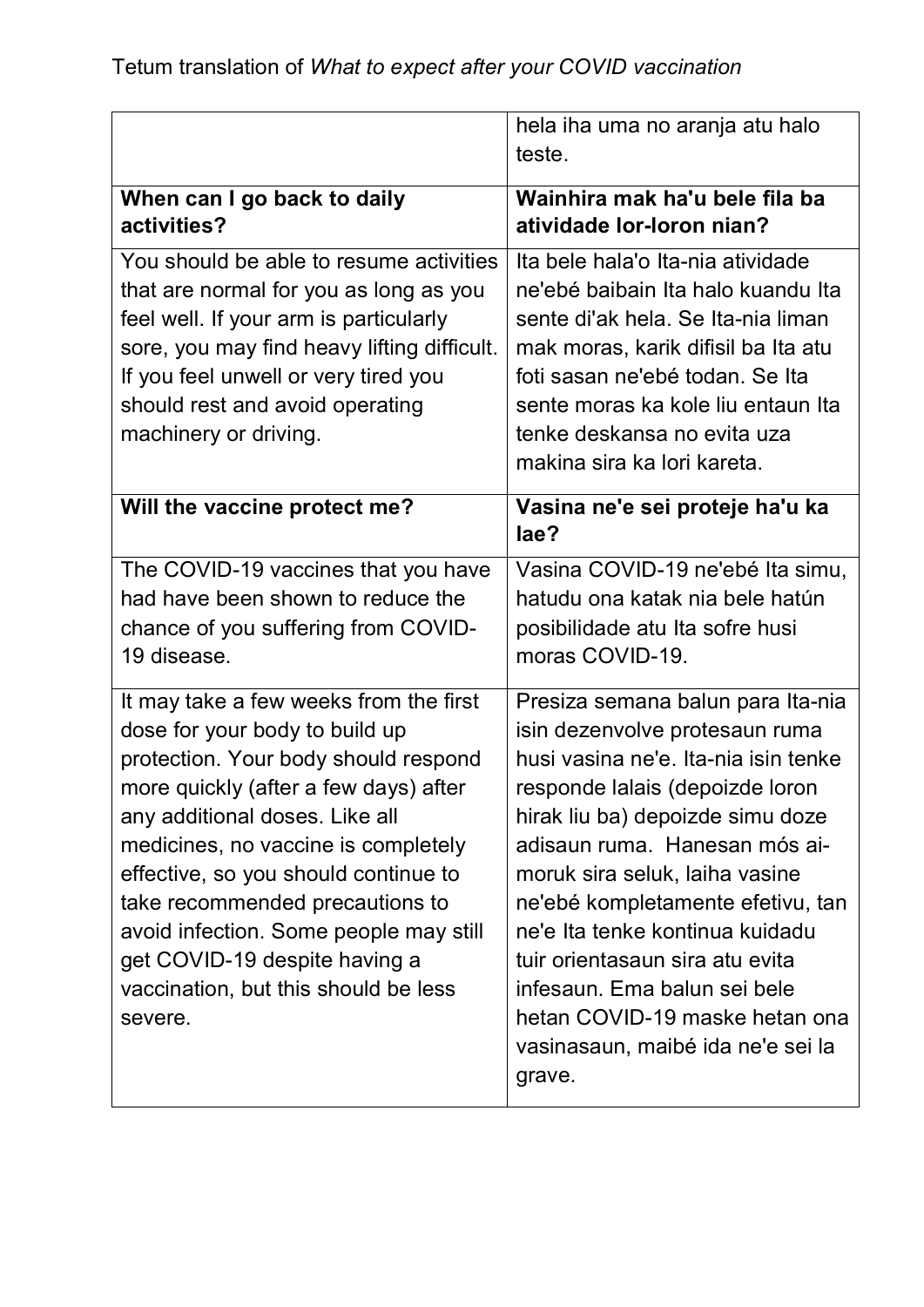| What can I do after I have had the<br>vaccine?                                    | Saida mak ha'u bele halo<br>depoizde hau hetan ona vasina?                                    |
|-----------------------------------------------------------------------------------|-----------------------------------------------------------------------------------------------|
| The vaccine cannot give you COVID-                                                | Vasina sei la fó infesaun COVID-                                                              |
| 19 infection, and a full course will                                              | 19, no hetan síklu kompleta sei                                                               |
| reduce your chance of becoming                                                    | hatún posibilidade atu Ita hetan                                                              |
| seriously ill. It will help to reduce the                                         | moras sériu. Buat ne'e sei ajuda                                                              |
| risk of you passing on the virus. So it is                                        | atu redus risku husi Ita da'et virus                                                          |
| important to continue to follow current                                           | ne'e ba ema seluk. Tanba ne'e                                                                 |
| national guidance.                                                                | importante atu kontinua halo tuir                                                             |
|                                                                                   | matadalan nasionál atuál nian.                                                                |
| To protect yourself and your family,<br>friends and colleagues you must<br>still: | Atu proteje Ita-nia an, Ita-nia<br>família, maluk no kolega sira Ita<br><b>TENKE nafatin:</b> |
| wear a face covering where<br>$\bullet$<br>advised                                | uza máskara                                                                                   |
| practise social distancing<br>$\bullet$                                           | prátika distansiamentu sosiál<br>$\bullet$                                                    |
| wash your hands carefully and<br>frequently                                       | fase Ita-nia liman didi'ak no<br>dala barak.                                                  |
| open windows to let fresh air in                                                  | loke janela atu husik anin<br>$\bullet$                                                       |
|                                                                                   | fresku tama                                                                                   |
| follow the current guidance at                                                    | halo tuir orientasaun atuál                                                                   |
| www.gov.uk/coronavirus                                                            | iha www.gov.uk/coronavirus                                                                    |
| Vaccination, helping to protect<br>those most vulnerable.                         | Vasinasaun, ajuda hodi proteje<br>sira ne'ebé vulneravel liu.                                 |
| If you need more information on the                                               | Se Ita hakarak informasaun barak                                                              |
| COVID-19 vaccination please visit:                                                | liu tan kona-ba vasinasaun                                                                    |
| www.nidirect.gov.uk/covid-vaccine                                                 | COVID-19, favór vizita:                                                                       |
|                                                                                   | www.nidirect.gov.uk/covid-vaccine                                                             |
| Information correct at time of                                                    | Informasaun loos iha tempu                                                                    |
| publication. For the latest version of                                            | publikasaun ne'e. Ba versaun ikus                                                             |
| this leaflet and alternative formats visit                                        | folleta ida ne'e no format                                                                    |
|                                                                                   | alternativu sira seluk vizita sítiu                                                           |